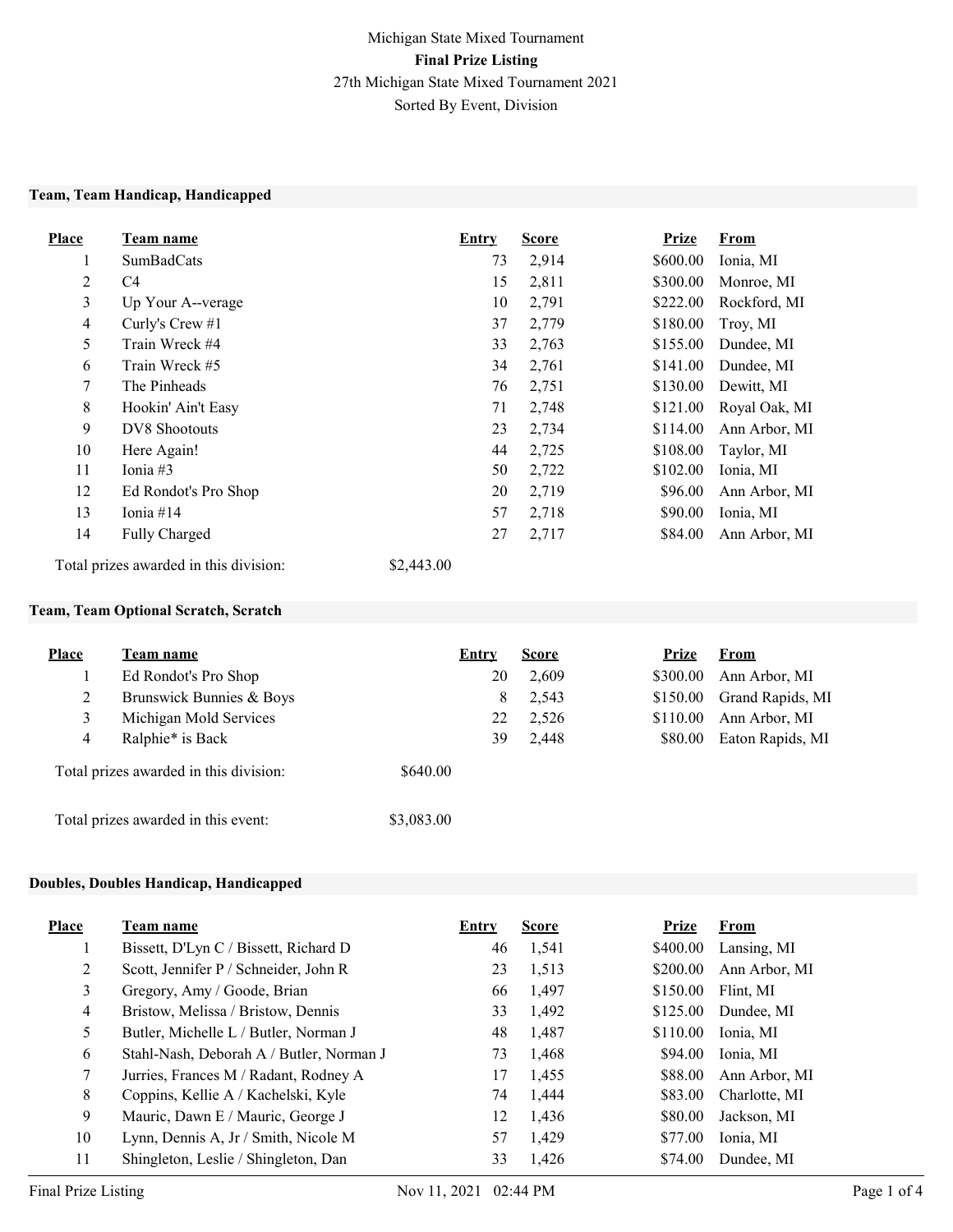# Michigan State Mixed Tournament Final Prize Listing

27th Michigan State Mixed Tournament 2021

Sorted By Event, Division

| 12 | Divert, Dawn B / Divert, Hunter          | 27 | 1,423 | \$72.00 | Ann Arbor, MI      |
|----|------------------------------------------|----|-------|---------|--------------------|
| 13 | Marlin, Gerald D, Sr / Marlin, Christina | 6  | 1,421 | \$68.00 | Niles, MI          |
| 13 | Paisley, Charolotte / Francis, Russel    | 25 | 1,421 | \$68.00 | Ann Arbor, MI      |
| 15 | Soltys, Nancy / Vincent, Arthur W        | 38 | 1,416 | \$66.00 | Hamilton, MI       |
| 16 | Vincent, Carol L / Vincent, Arthur W     | 38 | 1,415 | \$64.00 | Hamilton, MI       |
| 17 | Hamilton, Tasha / Hamilton, John T       | 64 | 1,414 | \$62.00 | Grand Junction, MI |
| 18 | Henion, Sheila M / Hart, Devon           | 52 | 1,412 | \$60.00 | Ionia, MI          |
| 19 | McDonald, Pat / Cliff, Josette           | 80 | 1,400 | \$58.00 | Belding, MI        |
| 20 | Mase, Sally J / Mase, Tommee             | 16 | 1,396 | \$57.00 | Fremont, IN        |
| 21 | Page, Dustin / Page, Alexis              | 77 | 1,393 | \$55.00 | Ionia, MI          |
| 22 | Diehl, Ben / Diehl, Tona                 | 59 | 1,391 | \$53.00 | Ionia, MI          |
| 23 | Towler, Linda G / Towler, William A      | 27 | 1,383 | \$51.00 | Ann Arbor, MI      |
| 24 | Klingler, Chelsey / Klingler, Andrew M   | 30 | 1,382 | \$49.00 | Wyoming, MI        |
| 25 | Lynn, Dennis A, Jr / Lynn, Marva         | 60 | 1,381 | \$46.50 | Ionia, MI          |
| 25 | Bennett, Carrie A / Bennett, Andrew C    | 71 | 1,381 | \$46.50 | Royal Oak, MI      |
| 27 | Logsdon, Kelly / Logsdon, Danny          | 32 | 1,378 | \$43.00 | Dundee, MI         |
| 27 | Diehl, Kymberlee / Read, Tony            | 81 | 1,378 | \$43.00 | Ionia, MI          |
|    |                                          |    |       |         |                    |

Total prizes awarded in this division: \$2,443.00

#### Doubles, Doubles Optional Scratch, Scratch

| Place          | Team name                                | Entry      | <b>Score</b> | Prize    | From             |
|----------------|------------------------------------------|------------|--------------|----------|------------------|
| 1              | Jurries, Frances M / Radant, Rodney A    | 17         | 1,300        | \$250.00 | Ann Arbor, MI    |
| 2              | Klingler, Chelsey / Klingler, Andrew M   | 30         | 1,299        | \$125.00 | Wyoming, MI      |
| 3              | Scott, Jennifer P / Schneider, John R    | 23         | 1,282        | \$92.00  | Ann Arbor, MI    |
| $\overline{4}$ | Burris, Tanisha / Sears, Brian D         | 39         | 1,269        | \$69.00  | Eaton Rapids, MI |
| 5              | Pettenger, Sarah A / Pettenger, Jeremy M | 8          | 1,268        | \$52.00  | Grand Rapids, MI |
| 6              | Blanchard, Kayla M / Risner, William A   | 22         | 1,254        | \$40.00  | Ann Arbor, MI    |
| 7              | Oczepek, Julie A / Helm, Wayne E         |            | 1,249        | \$28.00  | Vassar, MI       |
| 8              | Orlikowski, Robin A / Orlikowski, Bill T | 8          | 1,248        | \$20.00  | Grand Rapids, MI |
|                | Total prizes awarded in this division:   | \$676.00   |              |          |                  |
|                | Total prizes awarded in this event:      | \$3,119.00 |              |          |                  |

#### All Events, Handicap Female, Handicapped

| <b>Place</b> | Team name             | <b>Entry</b> | <b>Score</b> | Prize    | <b>From</b>      |
|--------------|-----------------------|--------------|--------------|----------|------------------|
|              | Bristow, Melissa      | 33           | 1,529        | \$200.00 | Dundee, MI       |
| 2            | Bissett, D'Lyn C      | 46           | 1,477        | \$100.00 | Lansing, MI      |
| 3            | Scott, Jennifer P     | 23           | 1,469        | \$83.00  | Ann Arbor, MI    |
| 4            | Wrather, Renee        | 76           | 1,446        | \$70.00  | Dewitt, MI       |
| 5            | Ciantar, Loretta M    | 15           | 1,431        | \$59.00  | Monroe, MI       |
| 6            | Butler, Michelle L    | 54           | 1,417        | \$49.00  | Ionia, MI        |
| 7            | Divert, Dawn B        | 27           | 1,410        | \$41.00  | Ann Arbor, MI    |
| 8            | Diehl, Kymberlee      | 54           | 1.400        | \$30.50  | Ionia, MI        |
| 8            | Stahl-Nash, Deborah A | 73           | 1,400        | \$30.50  | Ionia, MI        |
| 10           | Pettenger, Sarah A    | 8            | 1,393        | \$20.00  | Grand Rapids, MI |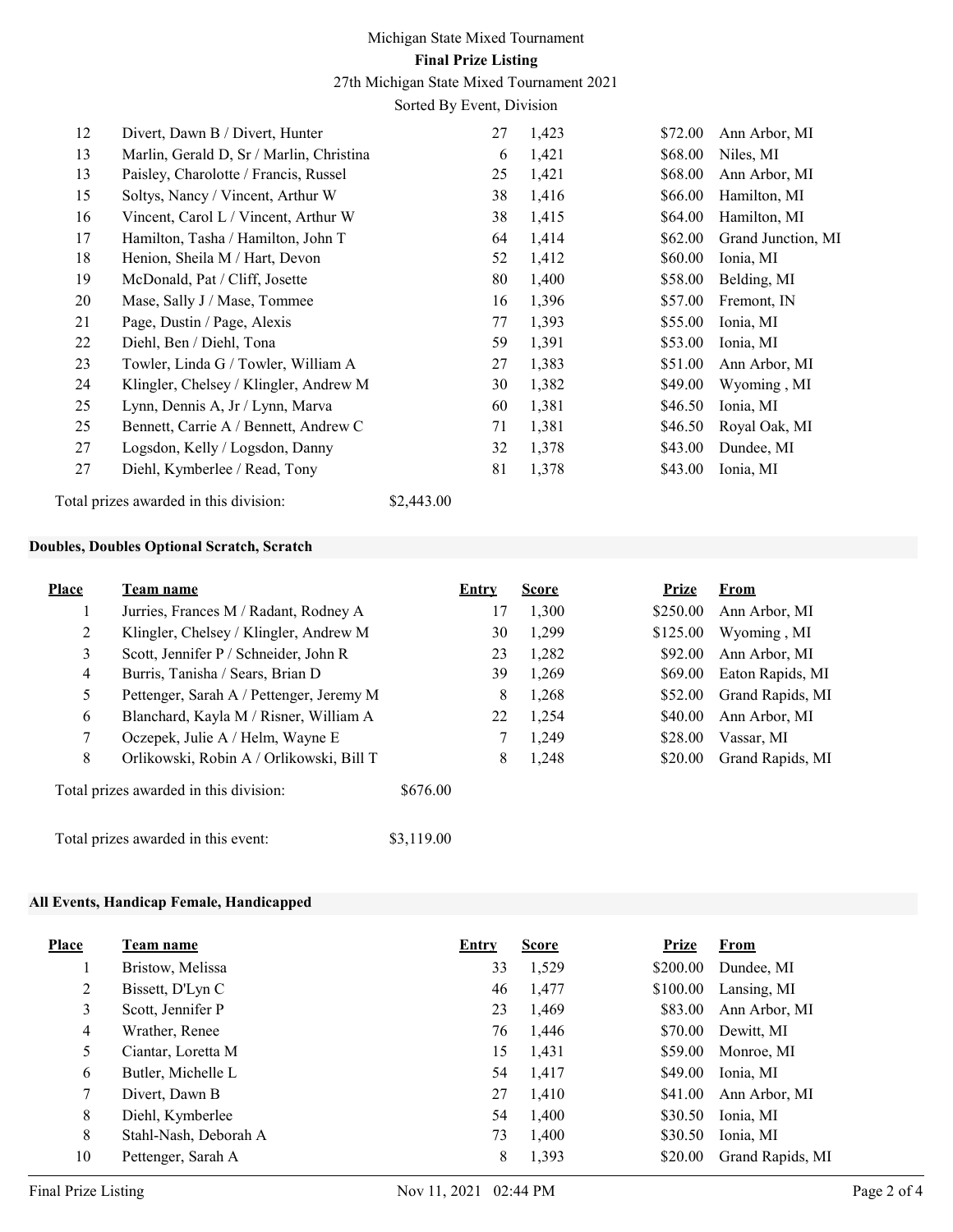27th Michigan State Mixed Tournament 2021

Sorted By Event, Division

| Ciantar, Angela<br>$\pm 1$<br>Sudeikis, Beverly A |          | 15 1.392<br>64 1.391 | $$12.00$ Monroe, MI<br>\$5.00 Grand Junction, MI |
|---------------------------------------------------|----------|----------------------|--------------------------------------------------|
| Total prizes awarded in this division:            | \$700.00 |                      |                                                  |

## All Events, Handicap Male, Handicapped

| <b>Place</b>   | <b>Team name</b>                                   | <b>Entry</b> | <b>Score</b> | <b>Prize</b> | <b>From</b>   |
|----------------|----------------------------------------------------|--------------|--------------|--------------|---------------|
|                | Bennett, Adam M                                    | 71           | 1,574        | \$200.00     | Royal Oak, MI |
| $\overline{2}$ | Shingleton, Dan                                    | 33           | 1,544        | \$100.00     | Dundee, MI    |
| 3              | Goode, Brian                                       | 66           | 1,543        | \$87.00      | Flint, MI     |
| $\overline{4}$ | Dunford, Leonard                                   | 32           | 1,506        | \$71.00      | Dundee, MI    |
| 5              | Schneider, John R                                  | 23           | 1,497        | \$59.00      | Ann Arbor, MI |
| 6              | Roberts, Russel                                    | 73           | 1,492        | \$49.00      | Ionia, MI     |
| $\tau$         | Mase, Tommee                                       | 16           | 1,472        | \$41.00      | Fremont, IN   |
| 8              | Fisher, Jay                                        | 10           | 1,448        | \$34.00      | Rockford, MI  |
| 9              | Divert, Hunter                                     | 27           | 1,445        | \$27.00      | Ann Arbor, MI |
| 10             | Vincent, Arthur W                                  | 38           | 1,441        | \$16.00      | Hamilton, MI  |
| 10             | Page, Dustin                                       | 77           | 1,441        | \$16.00      | Ionia, MI     |
| 12             | Kachelski, Kyle                                    | 74           | 1,434        | \$5.00       | Charlotte, MI |
|                | \$705.00<br>Total prizes awarded in this division: |              |              |              |               |

# All Events, Optional Scratch Female, Scratch

| <b>Place</b> | <b>Team name</b>   | Entry | <b>Score</b> | Prize    | <b>From</b>      |
|--------------|--------------------|-------|--------------|----------|------------------|
|              | Pettenger, Sarah A | 8     | 1,345        | \$160.00 | Grand Rapids, MI |
|              | Burris, Tanisha    | 39    | 1,287        | \$80.00  | Eaton Rapids, MI |
| 3            | Scott, Jennifer P  | 23    | 1,249        | \$62.00  | Ann Arbor, MI    |
| 4            | Klingler, Chelsey  | 30    | 1,246        | \$45.00  | Wyoming, MI      |
|              | Blanchard, Kayla M | 22    | 1,244        | \$22.00  | Ann Arbor, MI    |
| 6            | Wright, Elaine C   | 39    | 1,231        | \$10.00  | Eaton Rapids, MI |
|              |                    |       |              |          |                  |

Total prizes awarded in this division: \$379.00

### All Events, Optional Scratch Male, Scratch

| Place          | Team name                              | Entry      | <b>Score</b> | <b>Prize</b> | <b>From</b>      |
|----------------|----------------------------------------|------------|--------------|--------------|------------------|
|                | Bennett, Andrew C                      | 71         | 1,398        | \$180.00     | Royal Oak, MI    |
| 2              | Ellis, Ronald T                        | 20         | 1,358        | \$90.00      | Ann Arbor, MI    |
| 3              | Robson, Matthew A                      | 20         | 1,316        | \$65.00      | Ann Arbor, MI    |
| $\overline{4}$ | Cabot, Mike                            | 65         | 1,312        | \$44.00      | Hudsonville, MI  |
| 5              | Neal, Mark                             | 28         | 1,309        | \$32.00      | Charlotte, MI    |
| 6              | Sears, Brian D                         | 39         | 1,305        | \$21.00      | Eaton Rapids, MI |
| 7              | Burnette, Dave                         | 22         | 1,301        | \$10.00      | Ann Arbor, MI    |
|                | Total prizes awarded in this division: | \$442.00   |              |              |                  |
|                | Total prizes awarded in this event:    | \$2,226.00 |              |              |                  |